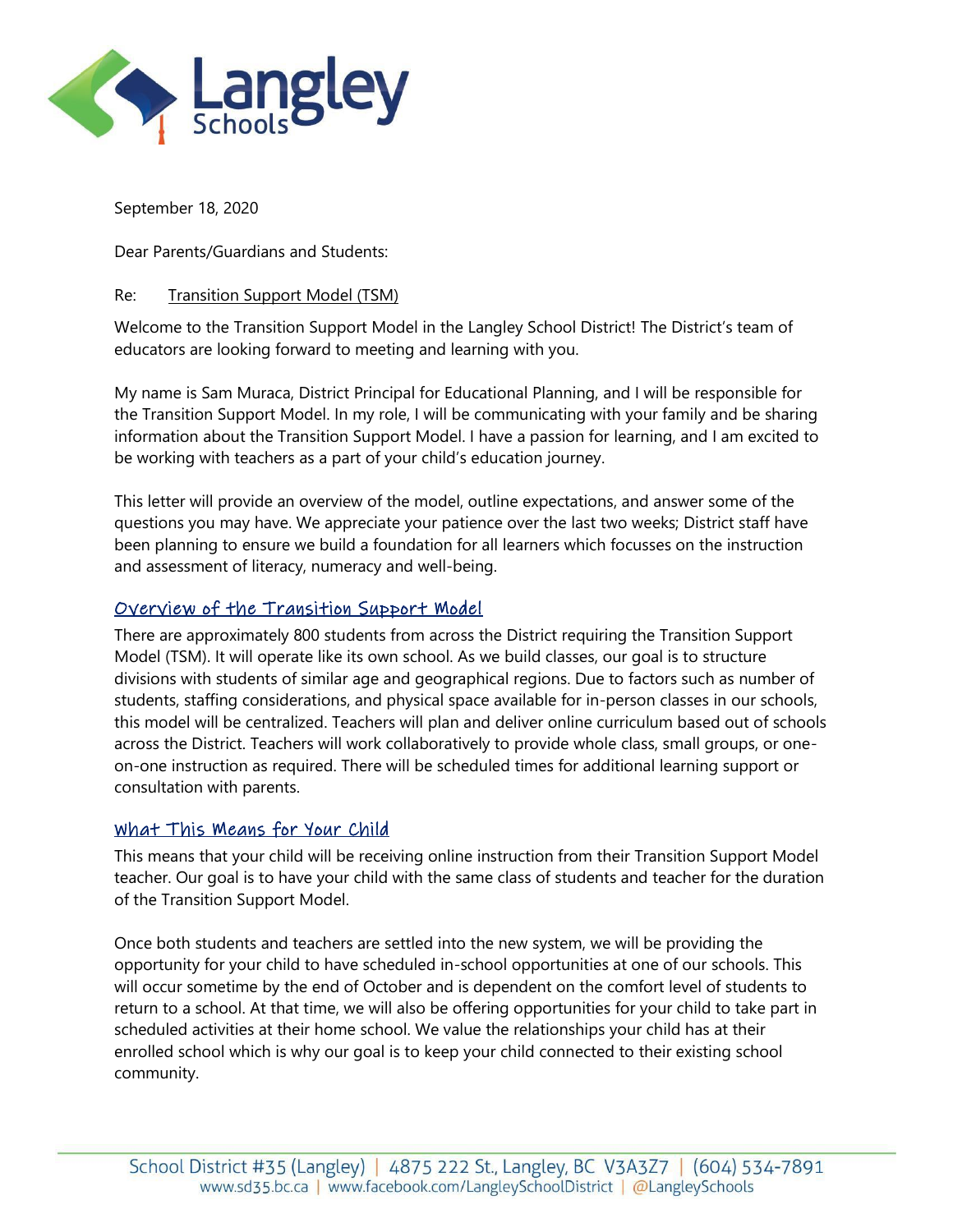## Schedule of Important Dates

The Transition Support Model begins September 21 and ends on December 18. The schedule below outlines important dates:

| Week   | <b>Date</b>     | <b>Action</b>                                |
|--------|-----------------|----------------------------------------------|
| Week 1 | September 21-25 | Ready to learn week - self-directed learning |
|        | September 25    | TSM teacher connects with their students     |
| Week 2 | September 28    | Online instruction and support begin         |
| Week 3 | October 5       | Online instruction and support continues     |

# K-8 Learning Framework Overview

As the home learning team (parent/guardian and student) engages in self-directed learning (Week 1), please keep in mind the recommended framework below outlining the time expected for student(s) participation per day in the Transition Support Model.

| Grade        | <b>Timeframe</b> |
|--------------|------------------|
| Kindergarten | 1 hour           |
| 1-3          | 2 hours          |
| 4-7          | 3 hours          |
| R            | 4 hours          |

## What You and Your Child Can Expect in Week 1

This week will focus on getting your child ready to learn. Your child will access learning materials and resources on our District website [here.](https://www.sd35.bc.ca/schools/transition-support-model-2020/week-1/) This page will temporarily house the learning activities that have been developed by a District teacher for week 1. These lessons will be focused on themes that will set the stage for learning with their TSM teacher the following week. This first week will be self-directed which means a higher level of assistance from parents will be required, depending on your child's grade. In general, parents should expect to become their child's education assistant throughout this model.

Your child will do the following:

- Complete and participate in learning activities
- Engage in literacy and numeracy learning
- Review helpful resources for online learning success
- Receive communication from their TSM teacher by Friday, September 25

## What You and Your Child Can Expect in Week 2 and Beyond

This week will focus on your child getting to know their teacher and beginning online instruction using our District's Microsoft TEAMS platform.

- Your family will receive instructions from the teacher to get set up on the digital platforms.
- Your child will continue to need parent assistance.
- Your child's teacher will begin instruction as a class, in small groups, one-on-one and/or provide opportunities for additional support.

# Communicating Student Learning

Transition Support Model teachers will provide Term 1 report cards that align with the dates and times of your child's enrolled school. Report cards will communicate progress in literacy, numeracy, and social-emotional learning.